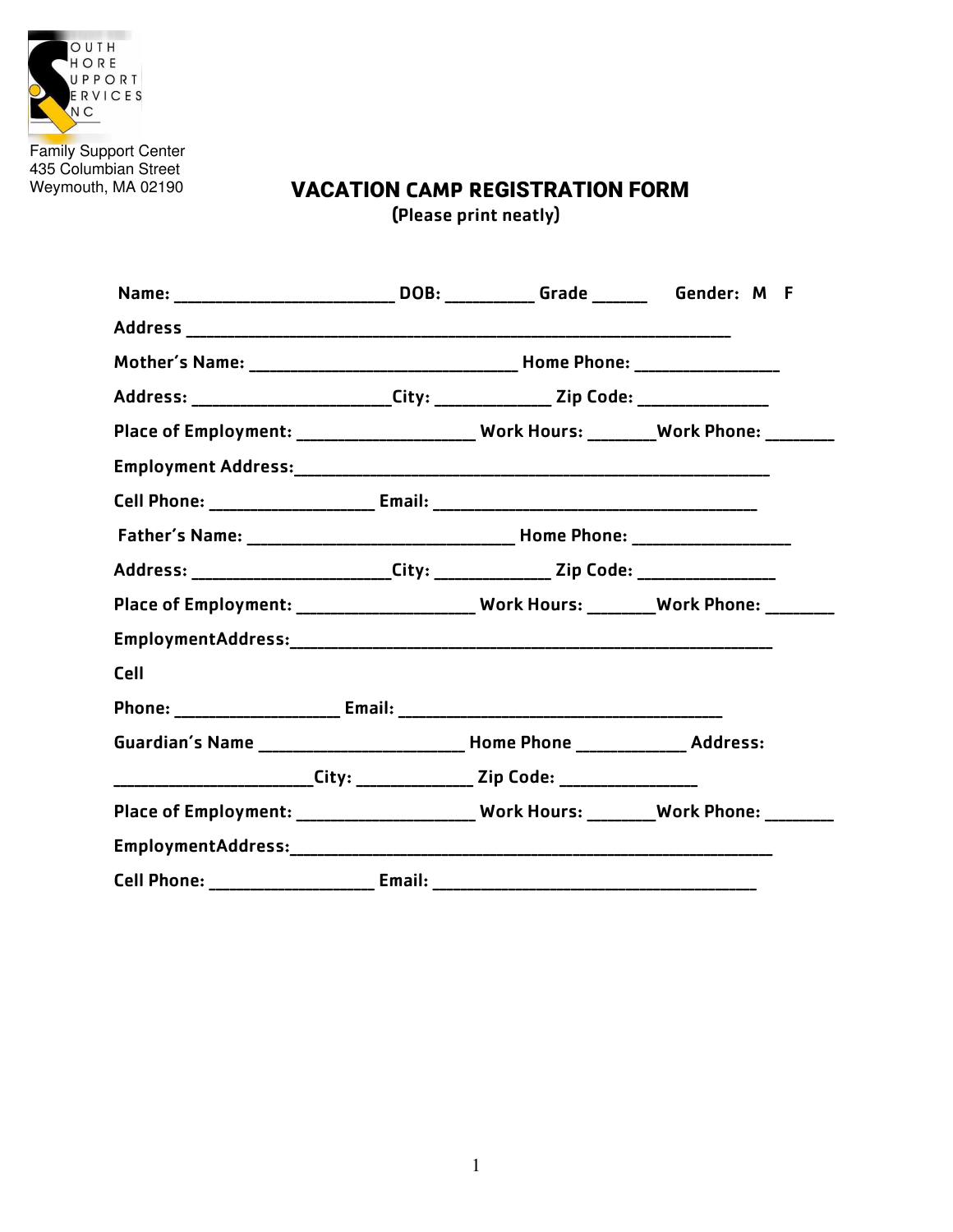|                                                                                                      | <b>EMERGENCY CONTACT PERSONS</b>              |                                                                                         |
|------------------------------------------------------------------------------------------------------|-----------------------------------------------|-----------------------------------------------------------------------------------------|
| <b>FIRST</b>                                                                                         |                                               |                                                                                         |
|                                                                                                      |                                               |                                                                                         |
| Address: ________________________City: _______________________Zip Code: ________________             |                                               |                                                                                         |
|                                                                                                      |                                               |                                                                                         |
| <b>SECOND</b>                                                                                        |                                               |                                                                                         |
|                                                                                                      |                                               |                                                                                         |
| Address: __________________________City: ______________________Zip Code: _______________             |                                               |                                                                                         |
|                                                                                                      |                                               |                                                                                         |
|                                                                                                      | PERSONS AUTHORIZED TO PICK UP YOUR INDIVIDUAL |                                                                                         |
| (OTHER THAN PARENTS)                                                                                 |                                               |                                                                                         |
|                                                                                                      |                                               |                                                                                         |
| Address:________________________________City: _______________Zip Code:______________________________ |                                               |                                                                                         |
|                                                                                                      |                                               |                                                                                         |
|                                                                                                      |                                               |                                                                                         |
| Address: _________________________________City: ________________Zip Code: __________________________ |                                               |                                                                                         |
|                                                                                                      |                                               |                                                                                         |
|                                                                                                      |                                               |                                                                                         |
| Address:__________________________________City: _______________Zip Code:___________________________  |                                               |                                                                                         |
|                                                                                                      |                                               |                                                                                         |
| Are there any persons who are not permitted to pick up individual child?                             |                                               |                                                                                         |
|                                                                                                      |                                               |                                                                                         |
|                                                                                                      |                                               |                                                                                         |
| Doctor's Name ________________________ Doctor's Phone Number ____________________                    |                                               |                                                                                         |
|                                                                                                      |                                               | Dentist's Name _______________________ Dentist's Phone Number _________________________ |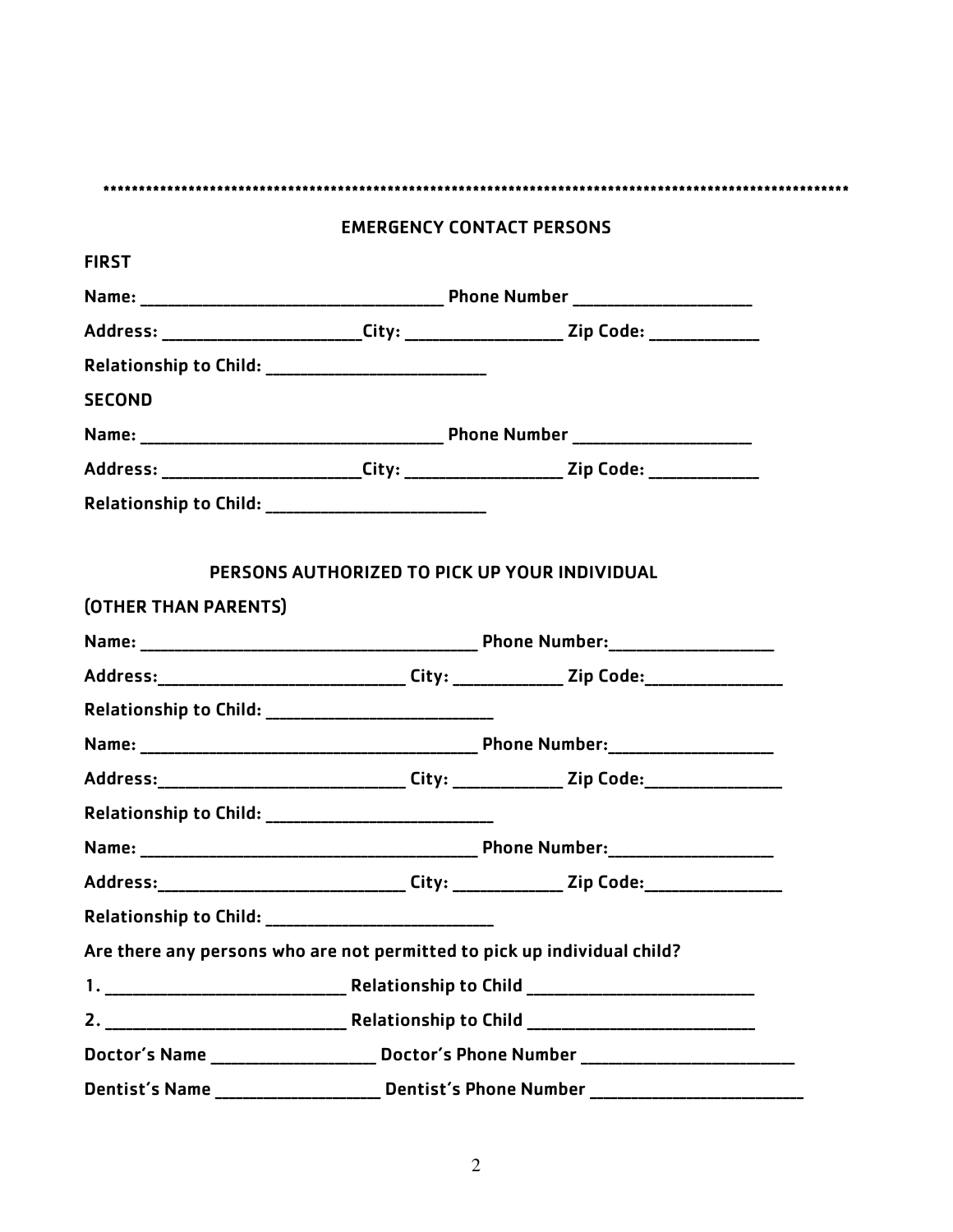|                               |                                                                              |                               | 1st Choice of Hospital ___________________ Phone Number _________________________                                                                                                     |
|-------------------------------|------------------------------------------------------------------------------|-------------------------------|---------------------------------------------------------------------------------------------------------------------------------------------------------------------------------------|
|                               |                                                                              |                               | Address ____________________________City _______________________Zip Code ___________________________                                                                                  |
|                               |                                                                              |                               |                                                                                                                                                                                       |
|                               | If Physician cannot be reached, what action should be taken                  |                               |                                                                                                                                                                                       |
| call emergency hospital other |                                                                              |                               |                                                                                                                                                                                       |
|                               |                                                                              |                               |                                                                                                                                                                                       |
|                               |                                                                              | <b>ADDITIONAL INFORMATION</b> |                                                                                                                                                                                       |
| <b>Any Known Allergies:</b>   | Please describe the allergy in detail below, including reaction to allergen: |                               |                                                                                                                                                                                       |
|                               | Does participant need support for toileting? () yes () no                    |                               |                                                                                                                                                                                       |
|                               |                                                                              |                               |                                                                                                                                                                                       |
|                               |                                                                              |                               | How does the participant ambulance? Please check what applicable to your individual                                                                                                   |
|                               | Independent ______ Need assistance _______ Wheelchair_______ Walker______    |                               |                                                                                                                                                                                       |
|                               | If applicable, please describe any physical restriction for your individual. |                               |                                                                                                                                                                                       |
|                               |                                                                              |                               | Please describe individual's response to anxiety and/or frustration? For example, does s/he<br>withdraw, cry, yell, refuse to participate, wander, run, kick, become aggressive, etc? |
|                               |                                                                              |                               |                                                                                                                                                                                       |

**Effective ways to respond to any behavior**: (If your individual has a Positive Behavioral Support Plan in school or at home, please provide us a copy so we may be as consistent with the individual.

\_\_\_\_\_\_\_\_\_\_\_\_\_\_\_\_\_\_\_\_\_\_\_\_\_\_\_\_\_\_\_\_\_\_\_\_\_\_\_\_\_\_\_\_\_\_\_\_\_\_\_\_\_\_\_\_\_\_\_\_\_\_\_\_\_\_\_\_\_\_\_\_\_\_\_\_\_\_\_\_\_\_\_\_\_\_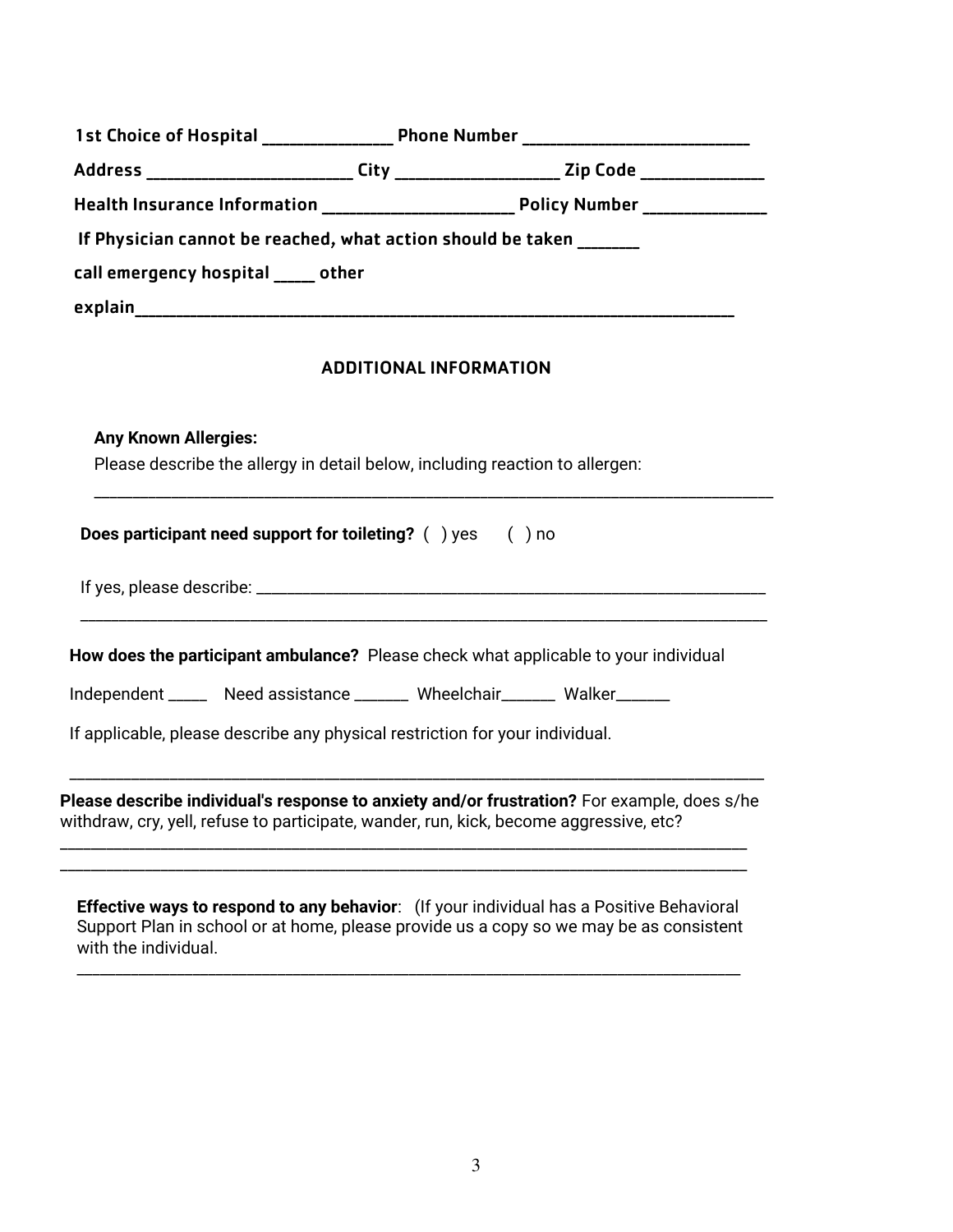|                                        | <b>AUTHORIZATION RELEASE</b>                                                                                                                                              |
|----------------------------------------|---------------------------------------------------------------------------------------------------------------------------------------------------------------------------|
| <b>Authorization to take pictures:</b> |                                                                                                                                                                           |
| <b>Support Services.</b>               | The parent of the above registered child gives authorization allowing the individual<br>to be photographed, and the photos to be used in the promotion of the South Shore |
|                                        |                                                                                                                                                                           |
| <b>Transportation Authorization:</b>   |                                                                                                                                                                           |
| from South Shore Support Services.     | The parent of the above registered child gives authorization allowing the child to be transported to and                                                                  |
|                                        |                                                                                                                                                                           |
|                                        | Insurance Information: The individual is covered by family's medical insurance $( )$ yes $( )$ No                                                                         |
|                                        | Please include a copy of your insurance card; copy both sides of the card so information is readable.                                                                     |
|                                        |                                                                                                                                                                           |
|                                        |                                                                                                                                                                           |
|                                        |                                                                                                                                                                           |

### Medical Release

I hereby give my permission to the South Shore Support Services staff to seek medical treatment (private physician or hospital) or transportation for my child should any emergency arise. I understand that a conscientious effort will be made to locate me or my spouse before any action will be taken.

Parent's Signature \_\_\_\_\_\_\_\_\_\_\_\_\_\_\_\_\_\_\_\_\_\_\_\_\_\_\_\_\_\_\_\_\_\_\_\_\_\_\_\_\_\_\_ Date\_\_\_\_\_\_\_\_\_\_\_\_\_\_\_\_

### **Medications:**

If the individual on any medications that he/she is required to take during the day? ( ) yes ( ) no

If so, individual is required to be able to take medication only with a verbal reminder from family support coordinator.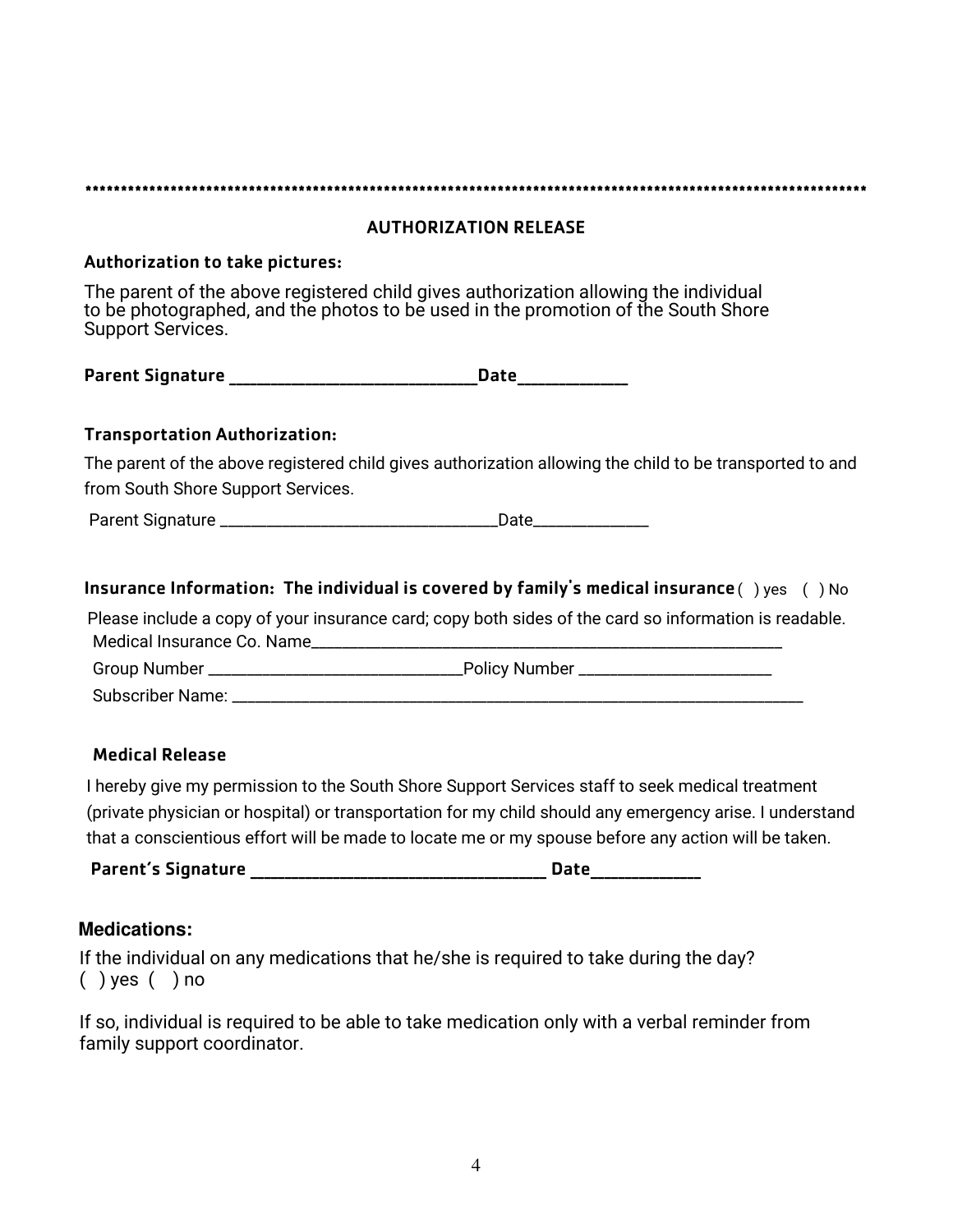#### **AGREEMENT CONTRACT**

\_ payment may be made by check (please write your individual's name on your check), credit card or cash. Cash payments must be made at the South Shore Support Services. Payment will be due on Monday, June 20.